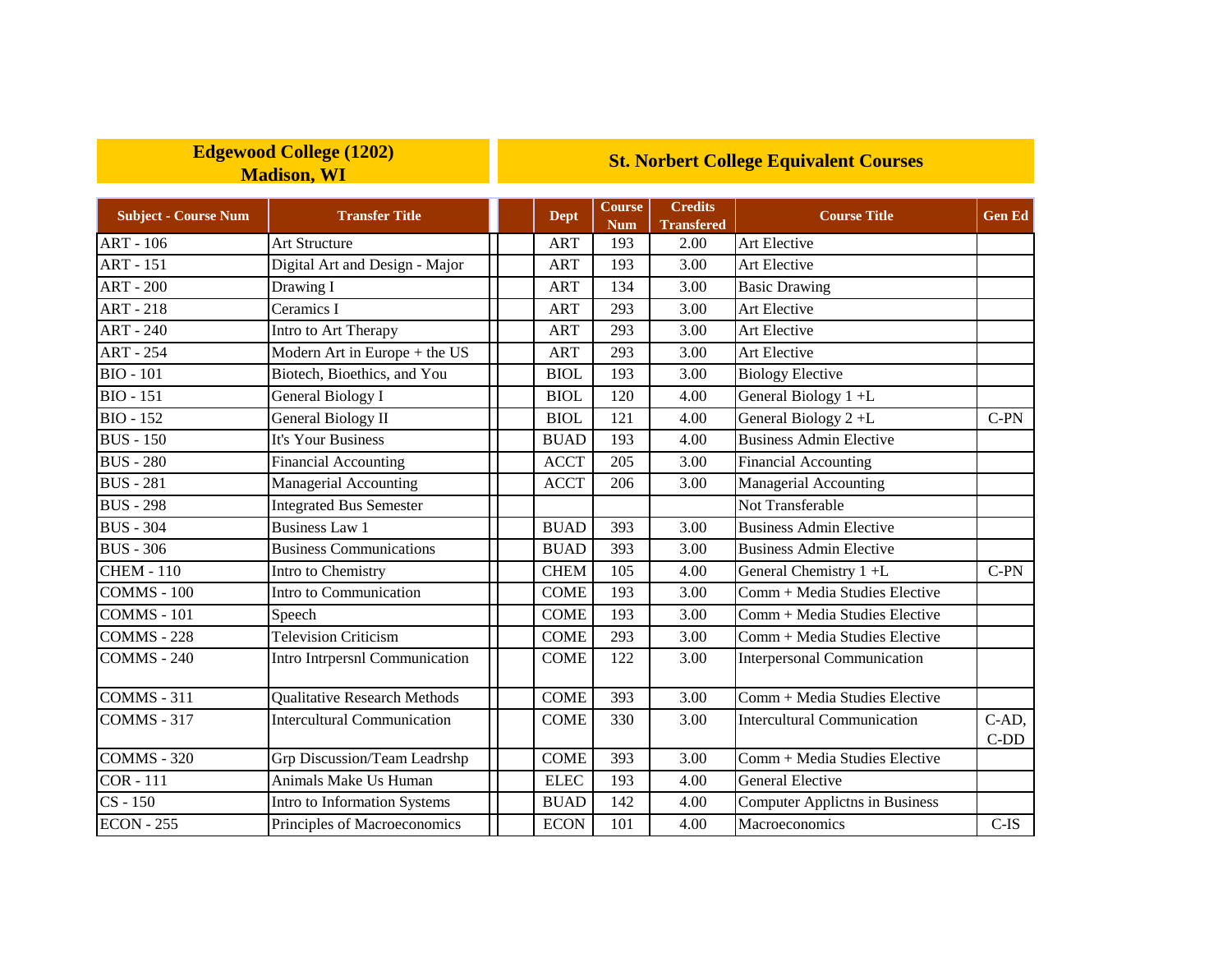| <b>ECON</b> - 256  | Principles of Microeconomics          | <b>ECON</b> | 102 | 4.00 | Microeconomics             | $C$ -IS |
|--------------------|---------------------------------------|-------------|-----|------|----------------------------|---------|
| <b>EDUC</b> - 210  | Infancy + Childhood                   | <b>EDUC</b> | 293 | 4.00 | <b>Education Elective</b>  |         |
| $EDUC - 211$       | <b>Health Education</b>               | <b>EDUC</b> | 293 | 2.00 | <b>Education Elective</b>  |         |
| $EDUC - 230$       | Teaching + Learning                   | <b>EDUC</b> | 293 | 4.00 | <b>Education Elective</b>  |         |
| <b>EDUC</b> - 250  | <b>Instructional Resources +Media</b> | <b>EDUC</b> | 293 | 2.00 | <b>Education Elective</b>  |         |
| <b>EDUC</b> - 271  | Philosophy of Education               | <b>EDUC</b> | 293 | 3.00 | <b>Education Elective</b>  |         |
| <b>EDUC</b> - 272  | <b>Issues in Education</b>            | <b>EDUC</b> | 293 | 2.00 | <b>Education Elective</b>  |         |
| <b>EDUC</b> - 310  | <b>Exceptional Child in Youth</b>     | <b>EDUC</b> | 393 | 4.00 | <b>Education Elective</b>  |         |
| <b>EDUC</b> - 337  | Topics in Early Childhood Ed          | <b>EDUC</b> | 393 | 2.00 | <b>Education Elective</b>  |         |
| <b>EDUC - 340</b>  | Comm Dev + Differences                | <b>EDUC</b> | 393 | 4.00 | <b>Education Elective</b>  |         |
| <b>EDUC</b> - 381  | Pre-Reading and Lit for Young         | <b>EDUC</b> | 393 | 2.00 | <b>Education Elective</b>  |         |
| <b>EDUC - 399A</b> | Prat Exc Paraprof Experience          | <b>EDUC</b> | 393 | 0.50 | <b>Education Elective</b>  |         |
| <b>EDUC - 399D</b> | Prat Exc Paraprof Exper Child         | <b>EDUC</b> | 393 | 0.50 | <b>Education Elective</b>  |         |
| <b>EDUC - 406</b>  | Human Relations 1                     | <b>EDUC</b> | 493 | 2.00 | <b>Education Elective</b>  |         |
| <b>EDUC - 420</b>  | Assessements of Young Child Ex        | <b>EDUC</b> | 493 | 4.00 | <b>Education Elective</b>  |         |
| <b>EDUC</b> - 422  | Methods: Fine Arts                    | EDUC        | 493 | 4.00 | <b>Education Elective</b>  |         |
| <b>EDUC - 425</b>  | Methods of Teaching + Lang Art        | <b>EDUC</b> | 493 | 4.00 | <b>Education Elective</b>  |         |
| <b>EDUC - 459E</b> | Methods: English                      | <b>EDUC</b> | 493 | 2.00 | <b>Education Elective</b>  |         |
| $ENG - 110$        | <b>College Writing</b>                | <b>ENGL</b> | 101 | 4.00 | <b>English Composition</b> | $C-WI$  |
| <b>ENG - 205</b>   | Intro to Creative Writing             | <b>ENGL</b> | 293 | 4.00 | <b>English Elective</b>    |         |
| <b>ENG</b> - 242   | <b>Literature American Minority</b>   | <b>ENGL</b> | 293 | 4.00 | <b>English Elective</b>    |         |
| <b>ENG - 250</b>   | Topics in Literature                  | <b>ENGL</b> | 293 | 4.00 | <b>English Elective</b>    |         |
| <b>ENG - 361</b>   | Restoration & 18th Centry Brit        | <b>ENGL</b> | 393 | 4.00 | <b>English Elective</b>    |         |
| <b>FREN</b> - 101  | <b>First Semester French</b>          | <b>FREN</b> | 101 | 4.00 | <b>Elementary French 1</b> |         |
| <b>FREN - 316</b>  | Language & Francophone World          | <b>FREN</b> | 393 | 4.00 | French Elective            |         |
| <b>HIST - 204</b>  | Social Movements in Amer Hist         | <b>HIST</b> | 293 | 4.00 | <b>History Elective</b>    |         |
| <b>HIST - 238</b>  | Who Built America: Everday Peo        | <b>HIST</b> | 293 | 4.00 | <b>History Elective</b>    |         |
| <b>HIST - 271</b>  | Rethinking the 60s                    | <b>HIST</b> | 293 | 4.00 | <b>History Elective</b>    |         |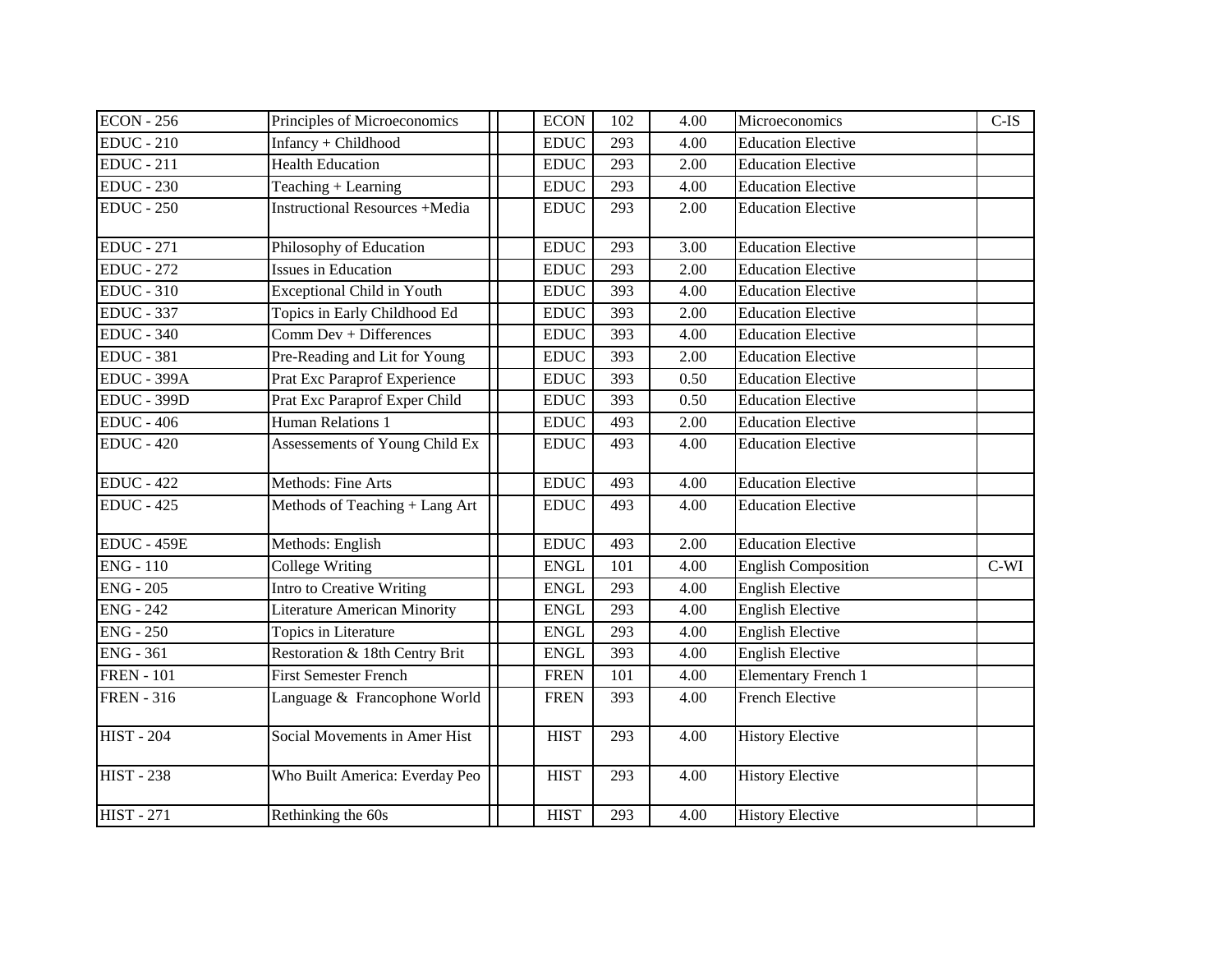| IC - 101          | 1st Year Forum                     | <b>ELEC</b> | 193 | 1.00 | <b>General Elective</b>           |         |
|-------------------|------------------------------------|-------------|-----|------|-----------------------------------|---------|
| <b>MATH - 098</b> | <b>Mathematical Connection</b>     |             |     |      | Not Transferable                  |         |
| <b>MATH - 101</b> | Intro to Problem Solving           | <b>MATH</b> | 193 | 3.00 | <b>Mathematics Elective</b>       |         |
| <b>MATH - 103</b> | <b>Geometric Structures</b>        | <b>MATH</b> | 193 | 3.00 | <b>Mathematics Elective</b>       |         |
| <b>MATH - 111</b> | College Algebra                    | <b>MATH</b> | 193 | 3.00 | <b>Mathematics Elective</b>       |         |
| <b>MATH - 114</b> | Precalculus                        | <b>MATH</b> | 115 | 3.00 | Pre-Calculus Mathematics          |         |
| <b>MATH - 121</b> | <b>Statistics</b>                  | <b>SSCI</b> | 224 | 3.00 | <b>Basic Statistics</b>           | $C-QR$  |
| <b>MATH - 222</b> | <b>Calculus with Business Apps</b> | <b>MATH</b> | 293 | 3.00 | <b>Mathematics Elective</b>       |         |
| <b>MUS</b> - 101  | Intro to Piano Class               | <b>MUSI</b> | 052 | 2.00 | Piano                             |         |
| <b>MUS</b> - 130  | Women's Choir                      | <b>MUSI</b> | 193 | 1.00 | Music Elective                    |         |
| <b>MUS</b> - 157  | World Music: Sound + Spirit        | <b>MUSI</b> | 193 | 3.00 | Music Elective                    |         |
| <b>MUS</b> - 221  | Private Voice                      | <b>MUSI</b> | 293 | 1.00 | Music Elective                    |         |
| <b>MUS</b> - 230  | <b>Chamber Singers</b>             | <b>MUSI</b> | 293 | 1.00 | Music Elective                    |         |
| <b>MUS - 330</b>  | <b>Campus Community Choir</b>      | <b>MUSI</b> | 393 | 1.00 | Music Elective                    |         |
| <b>NATS - 104</b> | <b>Intro to Natural Science</b>    | <b>NSCI</b> | 193 | 4.00 | <b>Natural Science Elective</b>   |         |
| <b>NATS - 106</b> | Living Earth 1                     | <b>NSCI</b> | 193 | 4.00 | <b>Natural Science Elective</b>   |         |
| <b>PHIL - 100</b> | Mindpower:Chnge                    | <b>PHIL</b> | 193 | 3.00 | Philosophy Elective               |         |
|                   | Mind, Chnge Wrld                   |             |     |      |                                   |         |
| <b>PHIL - 101</b> | Logic: Practice of Crit Thinkg     | PHIL        | 193 | 3.00 | Philosophy Elective               |         |
| <b>PHIL - 102</b> | Foundations in Philosophy          | PHIL        | 193 | 3.00 | Philosophy Elective               |         |
| <b>PHIL - 104</b> | Ethics                             | PHIL        | 193 | 3.00 | Philosophy Elective               |         |
| PS - 151          | Select Iss in Public Policy        | <b>POLI</b> | 193 | 2.00 | <b>Political Science Elective</b> |         |
| PS-262            | Intro to The Amer Poli Process     | <b>POLI</b> | 130 | 4.00 | United States Politics + Govt     | $C-IS$  |
| PS - 362          | Congress + Legislative Politic     | <b>POLI</b> | 393 | 2.00 | <b>Political Science Elective</b> |         |
| <b>PS</b> - 380   | Politics of Latin America          | <b>POLI</b> | 393 | 4.00 | Political Science Elective        |         |
| <b>PSY - 101</b>  | <b>General Psychology</b>          | <b>PSYC</b> | 100 | 4.00 | General Psychology                | $C-IS$  |
| <b>PSY - 220</b>  | <b>Adolescent Psychology</b>       | <b>PSYC</b> | 293 | 4.00 | <b>Psychology Elective</b>        |         |
| <b>PSY - 360</b>  | <b>Assmt/Trmt of Sub Abuse</b>     | <b>PSYC</b> | 393 | 4.00 | <b>Psychology Elective</b>        |         |
| <b>PSY - 383</b>  | Topics in Psych + Culture          | <b>PSYC</b> | 393 | 4.00 | <b>Psychology Elective</b>        |         |
| $SOC - 201$       | Intro to Sociology                 | <b>SOCI</b> | 100 | 4.00 | Introduction to Sociology         | $C$ -IS |
| <b>SPAN - 102</b> | 2nd Semester Spanish               | <b>SPAN</b> | 102 | 4.00 | <b>Elementary Spanish 2</b>       | $C-SL$  |
| <b>SPAN - 201</b> | 3rd Semester Spanish               | <b>SPAN</b> | 203 | 4.00 | Intermediate Spanish 1            | $C-SL$  |
| <b>SPAN - 202</b> | 4th Semester Spanish               | <b>SPAN</b> | 204 | 4.00 | Intermediate Spanish 2            | $C-SL$  |